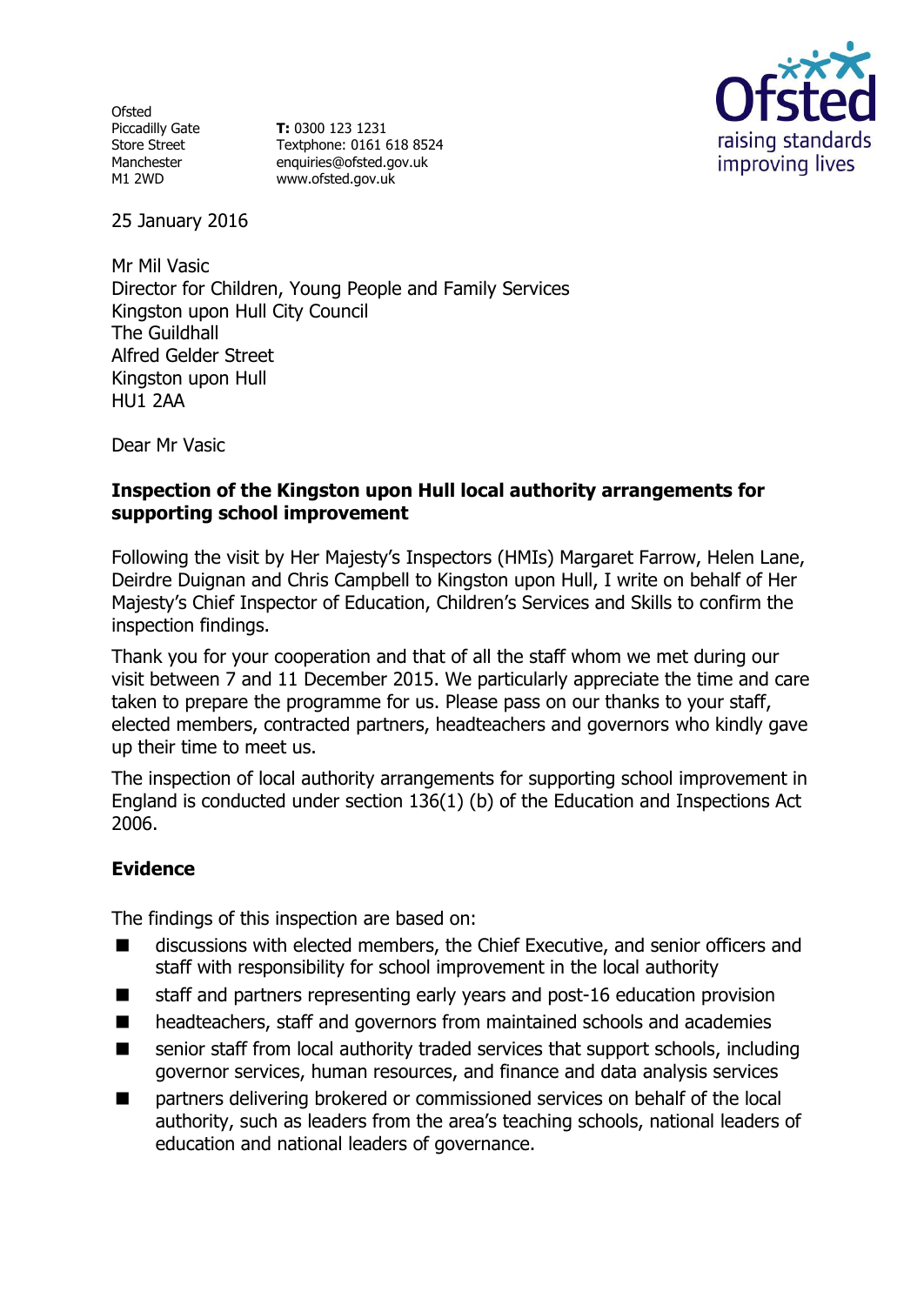

The inspection team took account of the outcomes of discussions with leaders in three school inspections and a telephone survey of a sample of 13 schools and academies carried out between 1 and 5 December 2015.

Inspectors reviewed a range of documents, including the local authority's evaluation of its own effectiveness, the recently developed ambitions strategy and school improvement strategy, data about school and academy performance across the city, and reports to members on the performance of schools. They also reviewed minutes of the Standards Board meetings and the board's recent report to members.

## **Summary findings**

Council leaders and elected members, over a significant period of time, have been too slow to recognise their responsibility in leading and driving the ambition for school improvement. As a result, the pace of improvement has not been fast enough, particularly in secondary education, the post-16 sector and for the mostable pupils across all key stages. For too long, pupils' outcomes have languished in the bottom 10% of all local authorities nationally.

This is no longer the case in primary schools at Key Stage 2, where the proportion of pupils gaining Level 4 in reading, writing and mathematics combined has improved rapidly, moving from below average in 2014 to slightly above in 2015. However, the proportion of Year 11 pupils gaining five good GCSEs including English and mathematics remains stubbornly low. Over a third of secondary-aged pupils attend schools or academies that are not yet good.

At post-16, the proportion of young people gaining Level 2 qualifications remains below average. The proportion of young people gaining Level 3 qualifications is the second lowest of all local authorities nationally. Too few A-level learners gain higher grades.

The local authority is increasingly effective in working with several partners to ensure a broad range of provision for transitions at the age of 16. Virtually all young people (99%) moved on to post-16 education or training in 2015. This is well above average but it is not sustained over time. The proportion who remain in education, employment or training falls to below average by the age of 18.

On his appointment in spring 2014, the Director for Children, Young People and Family Services made it his quest to raise everyone's expectations and to drive improvement in pupils' outcomes across the city. He immediately developed relationships with all school leaders and made it clear that educational improvement was a pivotal part of his role and vision. Robust discussions are held between the director, senior school improvement staff and school leaders in primary and secondary schools and academies, where concerns are identified. However, the local authority does not ensure that all serious concerns about academies are brought formally to the attention of the Regional Schools Commissioner.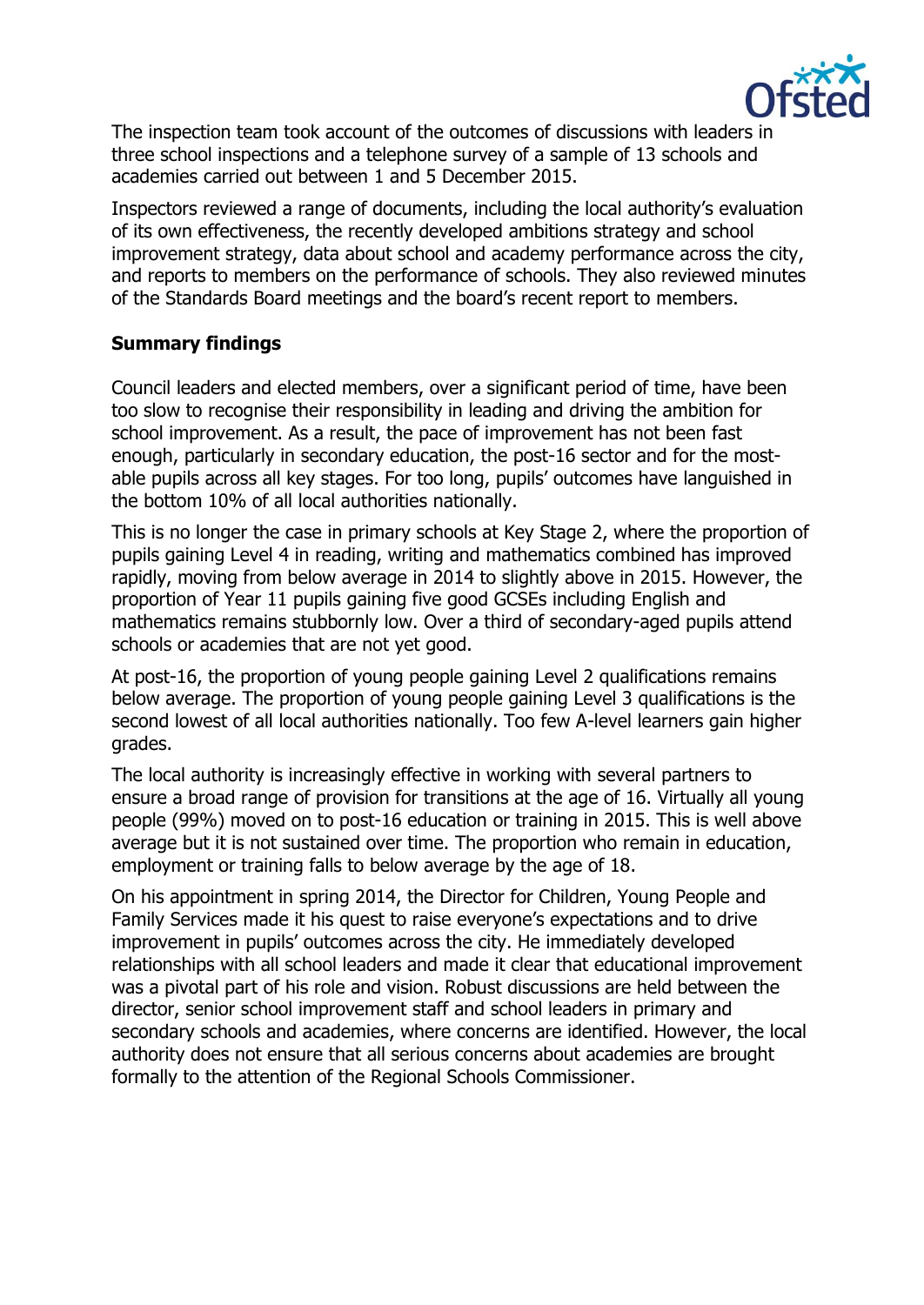

The vision has been translated into an ambitions strategy with two simple priorities: to ensure that all pupils attend a school judged good or better, and that pupils' attainment is at least at the national average by 2018. These ambitions have been embraced by the new Chief Executive and elected members but have yet to be represented in an overarching, council-wide strategy. There are no challenging targets for improving Key Stage 4 outcomes in the council's performance reporting procedures. Targets against which to measure the success of the strategy and the underpinning school improvement strategy have yet to be developed. Thus it is not clear how elected members and partners will hold leaders to account for the impact of the strategies or know what success should look like. The strategy for school improvement has yet to be fully endorsed by school leaders and governors.

This year, elected members received a detailed report on pupil performance across all key stages. However, the report focuses too much on small improvements. It does not identify robustly enough the significant weaknesses in school performance or the actions that are needed to improve matters.

The local authority has been successful in developing a strategy to increase the quality and take-up of free early years provision for eligible two-year-olds. Currently, 78.3% of such children access provision. This is good and close to the Department for Education's target of 80%. Children are tracked carefully, including where Hull children attend provision in other areas. Tracking shows that overall, 90% of providers have been rated good or outstanding following their Ofsted inspection. In Hull, 98% of children attend good or better provision.

Strategies developed to improve outcomes for children at the age of five are also making a positive difference. The proportion of children making expected gains in their learning at the end of the Early Years Foundation Stage has improved rapidly this year and the gap between their achievements and those of other children nationally is narrowing well. However, not enough has been done to improve outcomes for children from the most disadvantaged communities, and gaps between these children and the least disadvantaged widened significantly in 2015.

Improved relationships with partners, more effective deployment of school improvement staff and external support from national leaders of education and teaching schools is beginning to ensure that support to schools is targeted according to need in the maintained primary school sector. This is helping to improve the proportion of schools judged good or better following inspection. The proportion is just below that found nationally. This is not the case in the secondary sector, where only 58% are judged good or better. Arrangements to ensure that school improvement staff and leaders providing support are held to account for the impact of their work with targeted schools are insufficiently robust.

Not enough has been done to develop a city-wide recruitment and retention strategy to ensure that the best teachers and leaders go to Hull and remain there.

The Standards Board comprises a group of leaders from good and outstanding schools and academies, and has an independent Chair. Despite its title, the Standards Board does not have a role in formally challenging or reviewing school standards. Some board members, school leaders and governors are unclear about its role and impact.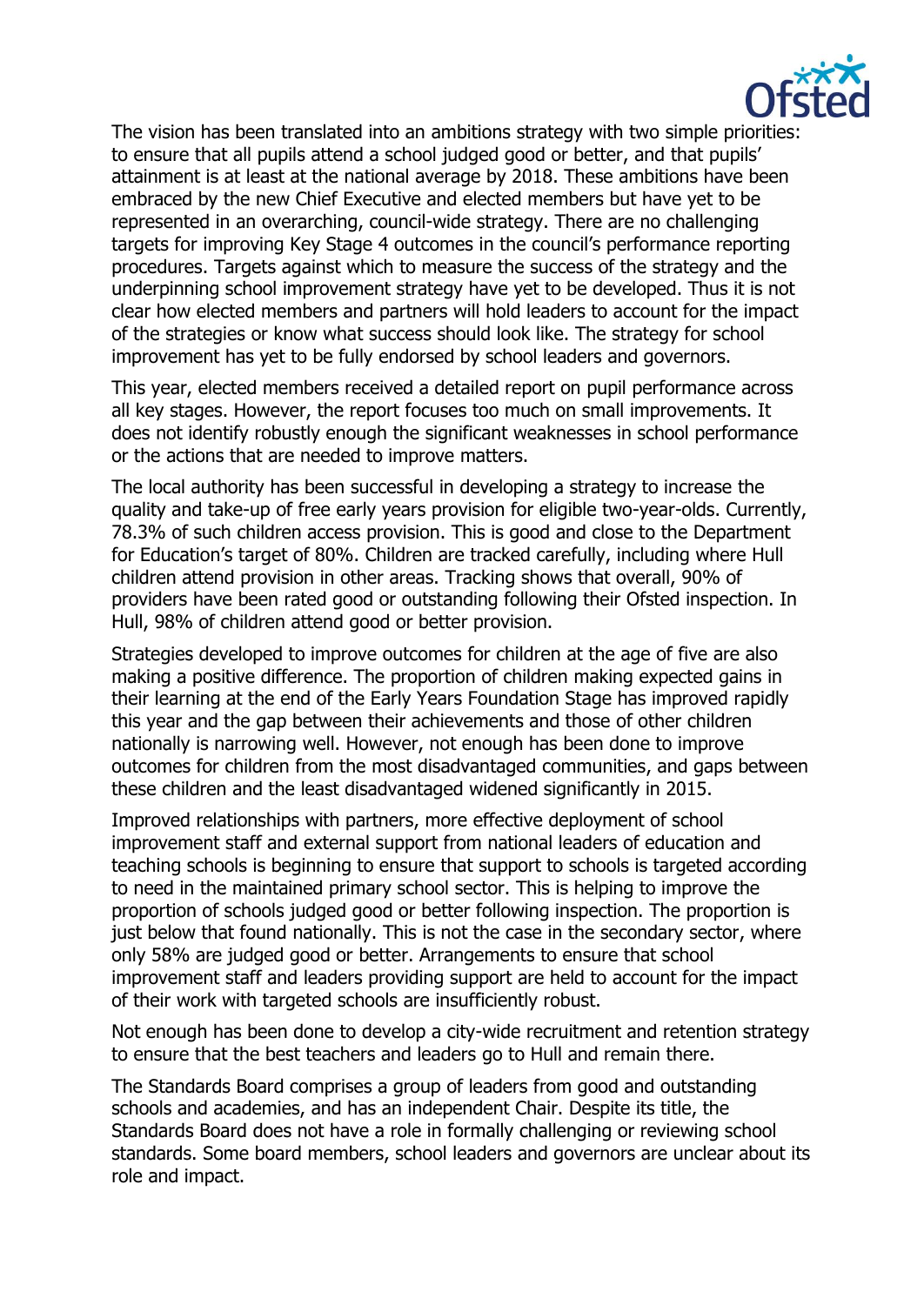

#### **Areas for improvement**

- Raise standards at Key Stage 4 and in the post-16 sector and reduce the proportion of young people not in education, training or employment by the age of 18 by:
	- − working with school-, academy-, college- and work-based leaders to develop a shared responsibility and robust strategy to drive improvement
	- − ensuring high-quality education and training opportunities result in successful outcomes for all young people.
- $\blacksquare$  Improve the impact of strategic planning by:
	- − ensuring that the aspirations for young people are identified in the high-level strategies of the council
	- − including challenging targets in these strategies and in the council's performance reporting procedures so that the impact can be checked by members, school leaders and other partners, and decisive action taken if actions are not driving the required improvement quickly enough
	- − developing the school improvement strategy further to ensure it is fully owned and understood by all partners and takes account of emerging **legislation**
	- − including measurable targets in the school improvement strategy to ensure that senior leaders are held to account for the impact of the strategy
	- − ensuring that all school improvement staff and brokered and commissioned school leaders are held to account fully for the impact of their work with schools they are supporting.
- Ensure that the local authority uses all the powers it has available to challenge schools where weaknesses are evident, including formal representation to the Regional Schools Commissioner when there are serious concerns about the performance of academies.
- Improve the achievements of the most disadvantaged children in the early years and the achievements of the most-able pupils at all key stages.
- Work at a strategic level with partners to develop a recruitment, retention and succession planning strategy to ensure high-quality teaching and school leadership across the school community in Hull.

#### **Corporate leadership and strategic planning**

■ Council leaders and elected members accept that in the past, the council has not been a strong enough ambassador in driving improvement across the city. This is particularly so at Key Stage 4 where outcomes remain too low. The proportion of pupils gaining five good GCSEs including English and mathematics improved in all four maintained secondary schools in 2015. However, provisional information indicates that outcomes remain well below average in two of these schools, and the progress pupils made from their starting points on entry into Year 7 in mathematics was below average in two. Standards fell in five of the seven academies in 2015. Pupils' progress in mathematics was below average in six academies and well below in four.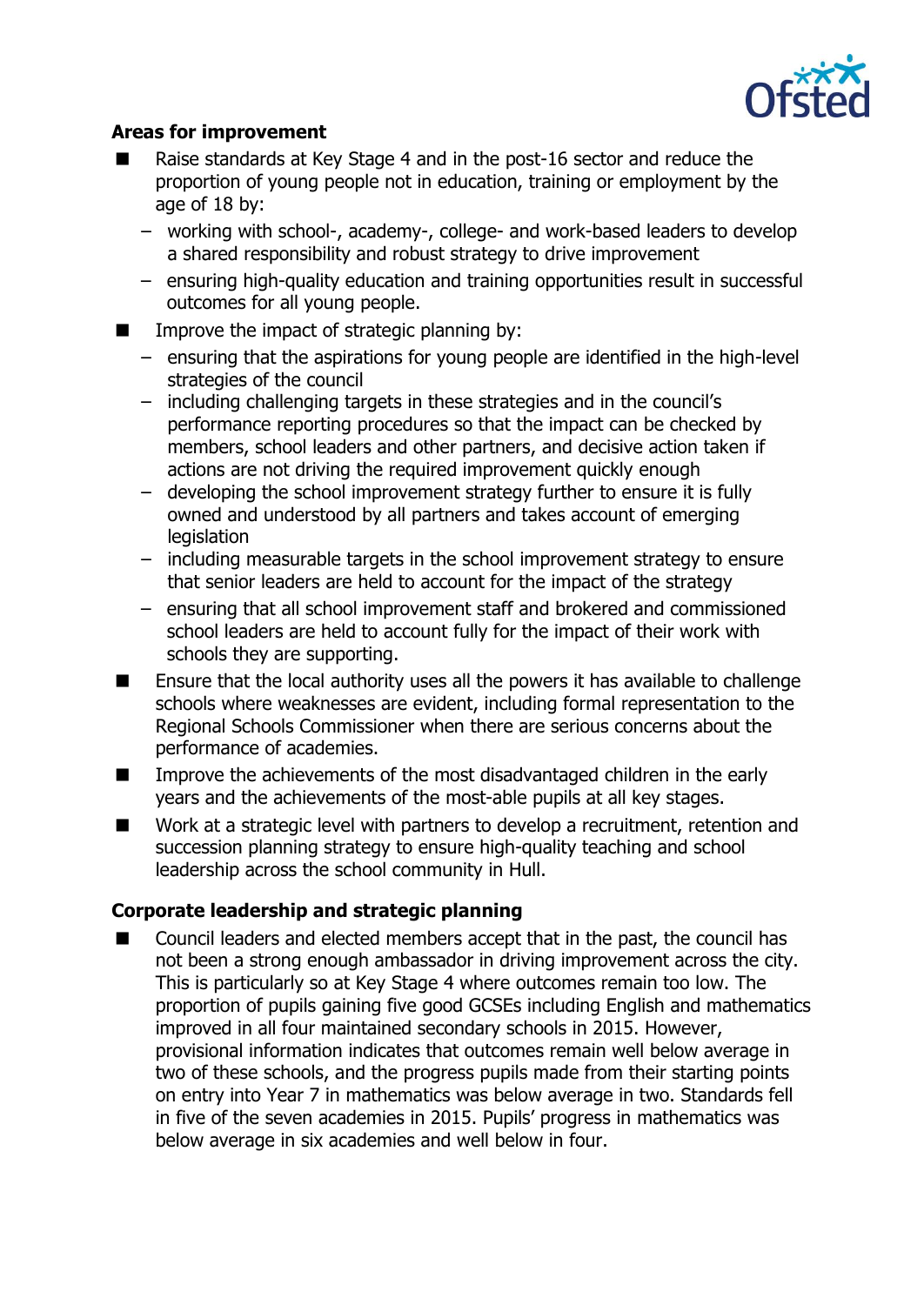

- The director and the interim City Manager for Education and Skills have provided a much-needed sense of urgency in the drive for improvement. They and senior officers have a clear understanding of their service's strengths and weaknesses.
- Senior officers' written self-evaluation of their effectiveness is accurate, identifying clearly what needs to improve. For example, they saw that an aspect of the special educational needs strategy was not working. After a change in legislation, pupils with statements of special educational needs should move on to integrated education, health and care plans in three years. The local authority's timescale of 18 months was too ambitious and delays due to staff illness became a cause of serious concern to school leaders. To respond to identified weaknesses, an interim officer was quickly appointed in the summer term. A coherent strategy for rectification and development has been implemented. School leaders report that they recognise and value the improvements.
- Outcomes of self-evaluation have led to the simple vision for improvement, the ambitions strategy. Headteachers and governors are beginning to understand this shared commitment, mainly through regular meetings and discussions that take place between the director and school leaders.
- The Chief Executive and elected members articulate clearly that young people in Hull will need good qualifications to secure employment in the wide range of innovative, high-skill, multinational companies that the council is successfully bringing to the city. However, there are no strategic targets to raise achievement at Key Stage 4 or 5 in the council's performance reporting procedures, to challenge all, and to make sure young people have the qualifications to take part in the wide-ranging opportunities soon coming.
- The role of the Standards Board is unclear, not least because it does not report on school standards. The board has initiated projects to support school improvement. For example, a recent project in the early years has been reported as contributing to the improved outcomes this year. This may well be the case but the report to members does not identify precisely, or quantitatively, the impact of the project on that improvement.
- There is a lack of shared accountability among post-16 partners for improving the outcomes of young people over the age of 16. This is because there is not a concerted, collective focus on ensuring that the high numbers who enter post-16 provision remain there, or achieve highly by the age of 18.

#### **Monitoring, challenge, intervention and support**

 The data team provides high-quality, timely information on the performance of all schools to senior officers and schools. This information is being used better than previously to identify schools' strengths and weaknesses and to inform the categorisation of schools causing concern. Headteachers report that the categorisation process has improved and is well understood, particularly for schools that require additional support. They value the timely data and the analysis provided by the team.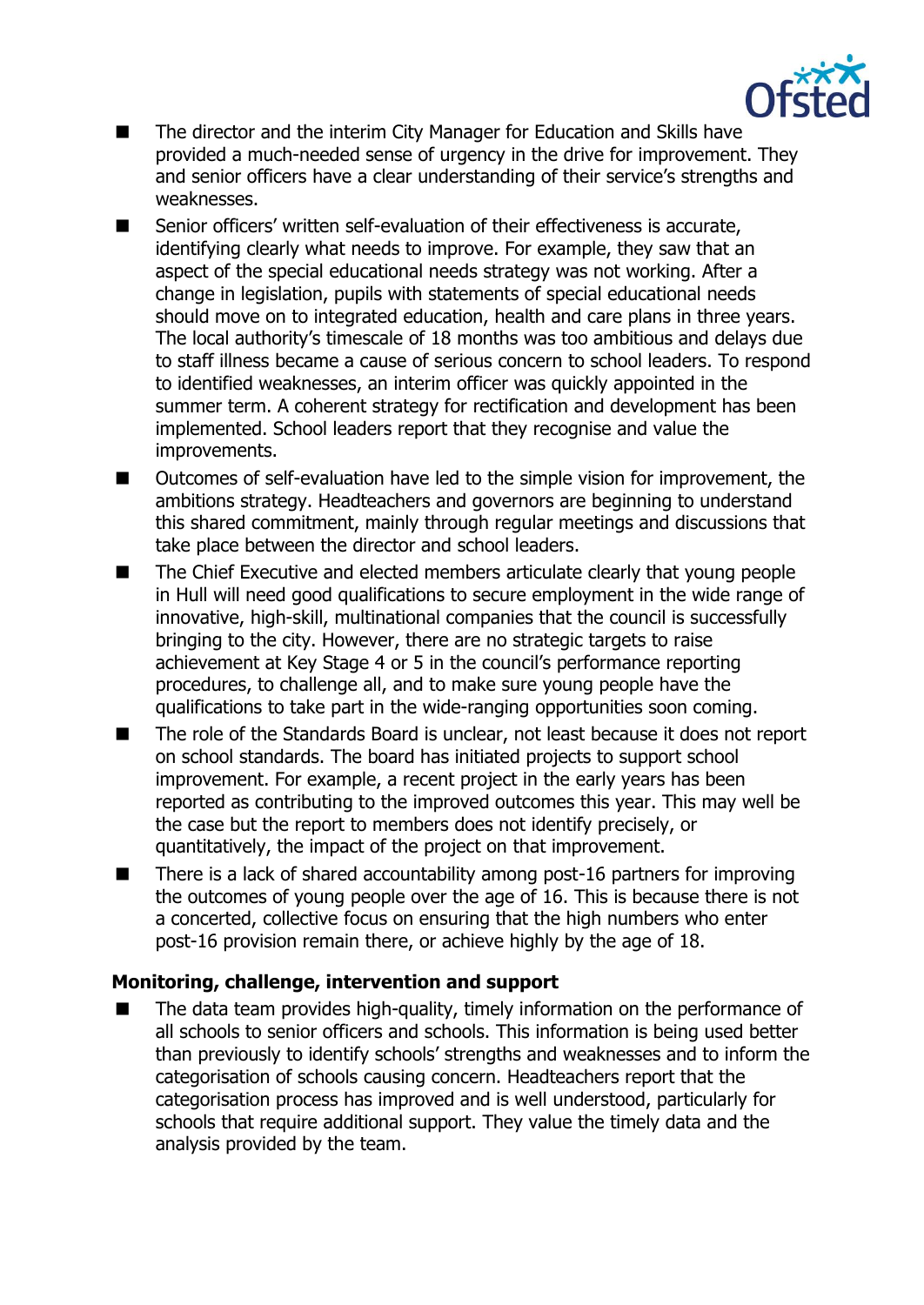

- Senior officers meet regularly with a range of leaders of services that work with schools to share information. This gives them a broader picture of the factors influencing school performance. Information is increasingly used well to inform decisions about structural changes, deployment of school improvement staff or changes or support required in school governance.
- Local authority leaders recognise the autonomy of schools but have not yet secured a common strategy from all partners to city-wide issues of achievement, particularly at secondary level. Nevertheless, senior leaders are increasingly successful in securing timely support from within the authority's own small school improvement team, and in brokering school-to-school support from teaching schools and leaders of successful schools.
- HMI monitoring letters of maintained schools that were not judged good at the time of their inspection show the generally positive impact of local authority support and challenge. Although the deployment of school improvement staff and external support is now better targeted according to need, arrangements to ensure these staff are held to account for the impact of their work are insufficiently robust. Actions focus too much on securing support and not on the difference the support will make.
- Secondary headteachers recognise the now diverse nature of school provision (schools, academies and free schools), and share the ambition to have improved outcomes. However, they report that there is not enough clarity of purpose in strategic planning for this phase of education.

## **Support and challenge for leadership and management (including governance)**

- The local authority knows its schools well. Recent improvements are recognised by school leaders but they report that there is still more to do to ensure a coherent and consistent approach in support and challenge to school leadership and management.
- Since his appointment, the director has taken some robust action to tackle poor or mediocre school leadership. This has led to structural change in a number of schools, including to governance.
- The school improvement service is being increasingly effective in targeting its own resources and commissioning and brokering support from the teaching schools and national leaders of education to develop a more coherent approach to school-to-school support. This work is contributing to the improvements in early years and Key Stage 2 outcomes. It is also making a difference in maintained secondary schools that have received targeted support. For example, sensitive, rapid and brokered support from an outstanding secondary school from outside the city ensured stability and improvement in a local school suddenly facing challenging circumstances.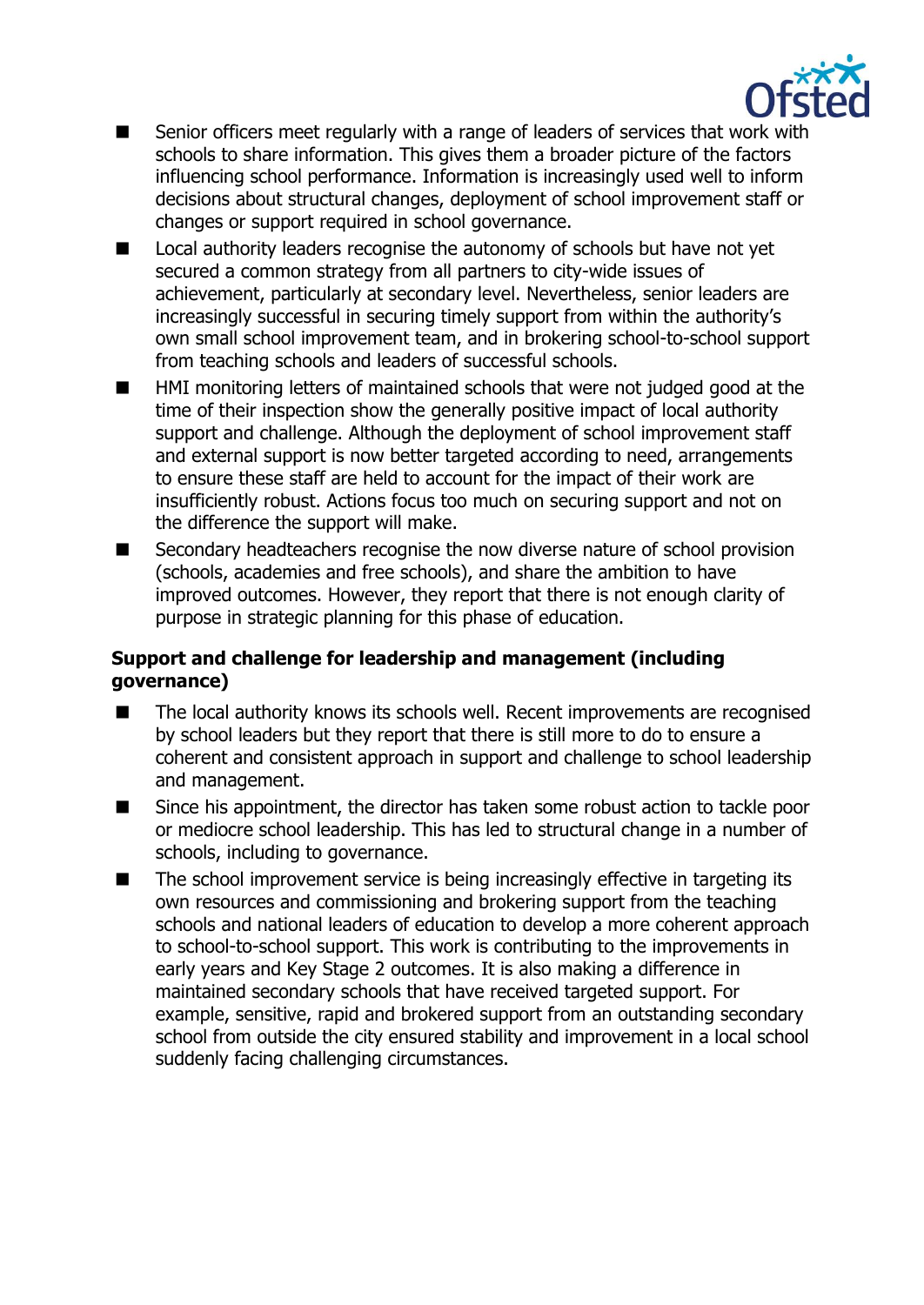

- The local authority is now using its formal powers more effectively. Headteachers and governors in two schools considered the use of these powers to be timely in hastening improvement, for example, in putting into place interim executive boards (IEBs) in cases where governance did not improve quickly enough. However, the director recognises that there is a need to make more rapid, formal representations to the Regional Schools Commissioner where there are serious concerns about the performance of academies.
- Support to school leaders for human resources, governance and financial matters is strong. Headteachers who buy these local authority services spoke highly of their support and impact. Finance officers work closely with maintained schools to ensure budgets do not go into deficit. The safeguarding officer's advice and support are also highly valued, as is training for designated safeguarding teachers.
- Newly appointed headteachers speak positively about the timely support from school improvement officers and the mentor headteachers who have been brokered successfully. However, there is no overarching strategy to recruit and retain high-quality teachers and leaders in the city. This is recognised in the ambitions strategy but has yet to be translated into action. Leaders within the local authority and in schools recognise that improvements in teaching and leadership will be key to driving improvement in the secondary sector.
- The local authority has a good understanding of the strengths and weaknesses of governing bodies of maintained schools. Despite the decline in numbers buying into the governing body service, local intelligence is ensuring that the service maintains up-to-date knowledge. Further intelligence is gathered from the external reviews of governance, and key trends that emerge from these are used to target support.
- Experienced and skilled additional governors from a small pool are carefully allocated to support schools in need. This includes national leaders for governance. Officers have also successfully supported four governors to become national leaders. As yet, there is no well-defined strategy for their deployment. Exit strategies for IEBs, however, are well planned, so there is a smooth transition to the governing body in-waiting.
- Officers recognise that there is more to do to ensure that governors understand the recent school improvement strategy and fully embrace the development of a school-led improvement process where the role of the local authority is more strategic.

#### **Use of resources**

 The local authority has a clear strategy for the use of the diminishing school improvement budget and has developed a more effective and strategic role for the small team of school improvement officers. Work to broker leaders from outstanding and good schools to support school-to-school improvement is becoming part of the strategy but there is some way to go before it is fully coherent, coordinated and checked for impact.